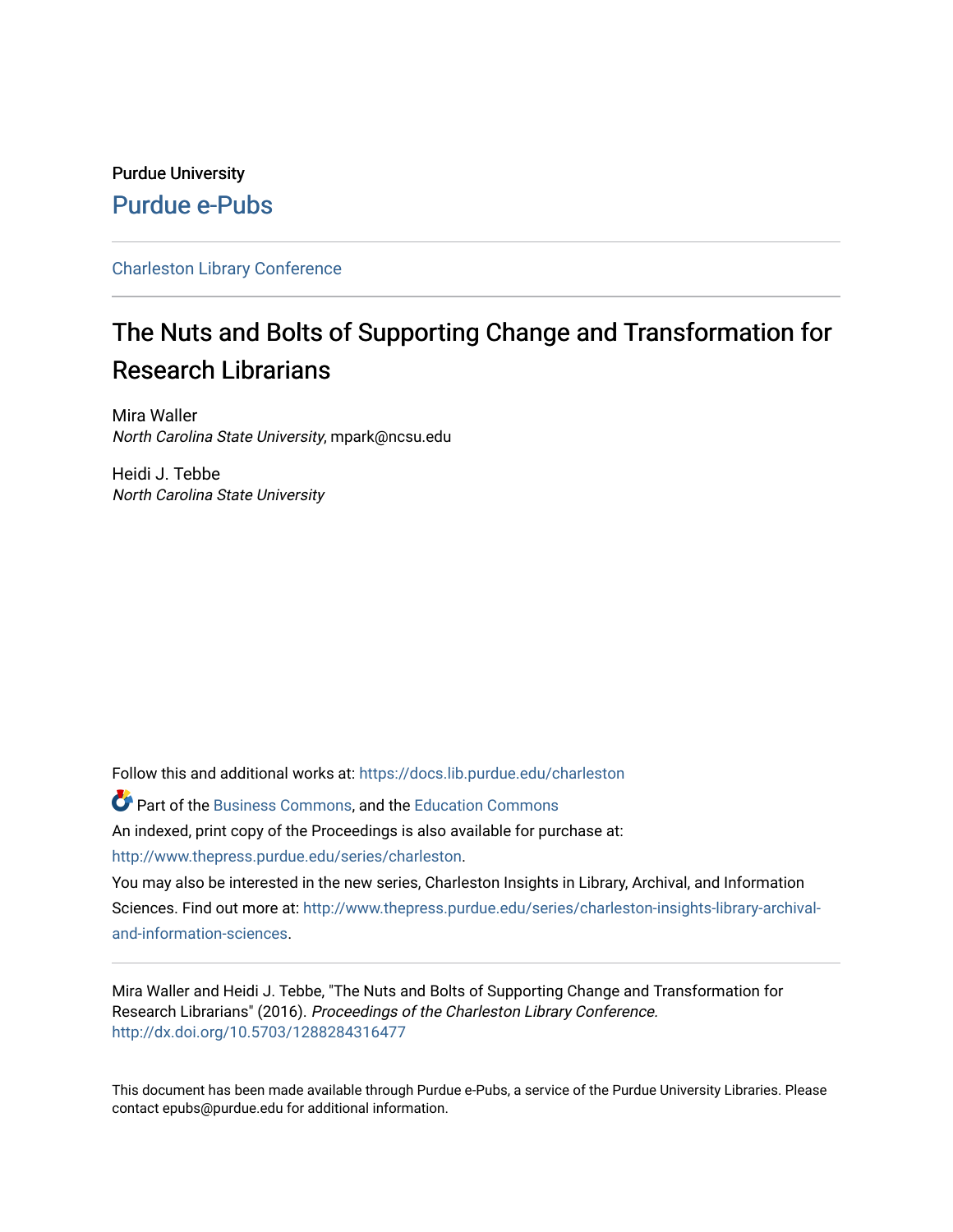# **The Nuts and Bolts of Supporting Change and Transformation for Research Librarians**

*Mira Waller, Associate Head, Collections & Research Strategy, North Carolina State University* 

*Heidi J. Tebbe, Collections & Research Librarian for Engineering and Data Science, North Carolina State University* 

# **Abstract**

Libraries have a rich tradition of providing services and support to researchers. In recent years, changing technology, evolving research methods and requirements, and the transforming landscape of scholarly communication have revealed a need for libraries to actively engage scholars and participate in the entire research lifecycle. As liaison and subject librarian roles shift to a more holistic and engagement-focused model, it is important that libraries provide them with the tools and resources to develop new skills.

This paper will focus on three ways in which the North Carolina State University Libraries created and supported relevant training and opportunities for research librarians to gain the expertise necessary to embrace new roles and deeper collaboration across the research enterprise. Examples include the Data and Visualization Institute for Librarians, the Visualization Discussion Series, and the Research Data Committee. Through these examples, we will share ideas for creating peer-to-peer learning opportunities, explore some of the skills necessary for increased engagement, and provide insights into the challenges and opportunities related to supporting and developing new skills for librarians.

# **Introduction**

Subject liaisons have traditionally focused on providing services and collections. Recently, however, their roles have shifted from a support model to one that focuses more on engaging and collaborating with scholars throughout the research enterprise. In order to facilitate and ensure that such a shift is successful it is important that libraries provide the tools and the resources necessary to develop new skills. At North Carolina State University Libraries (NCSU Libraries), we are supporting the need for new skills by creating and providing training opportunities through a variety of methods including formal short courses, peer-topeer training, committee work, and leveraging internal expertise.

This paper examines three ways in which the NCSU libraries designed, supported, and continue to provide relevant training and opportunities for research librarians: Data Visualization Institute for Librarians, the internal Visualization Discussion Series, and the Research Data Committee. All three of these examples were created in order to help librarians gain the expertise necessary to embrace new roles and deeper collaboration across the

research enterprise. In some cases, we were focused on internal staff, and in others, we were interested in providing opportunities to the larger library community. With each example, we provide a brief history, describe its current status, explore some of the challenges and opportunities surrounding it, and take a look into the future.

# **Data and Visualization Institute for Librarians**

# *Background*

The Data Matters: Data Science Workshop Series (<http://datamatters.org/>) was started in the summer of 2014. This week-long series of classes is held every summer in Chapel Hill, NC, which is just a short drive up the road from NC State University. The series is sponsored by the National Consortium for Data Science, the Renaissance Computing Institute, and the Odum Institute for Research in Social Science. The series is for researchers, data analysts, and other individuals who wish to increase their skills in data studies and integrate data science methods into their research designs and skill sets. Classes generally run from 10 a.m. to 4:45 p.m. In 2016, an additional workshop series was held on the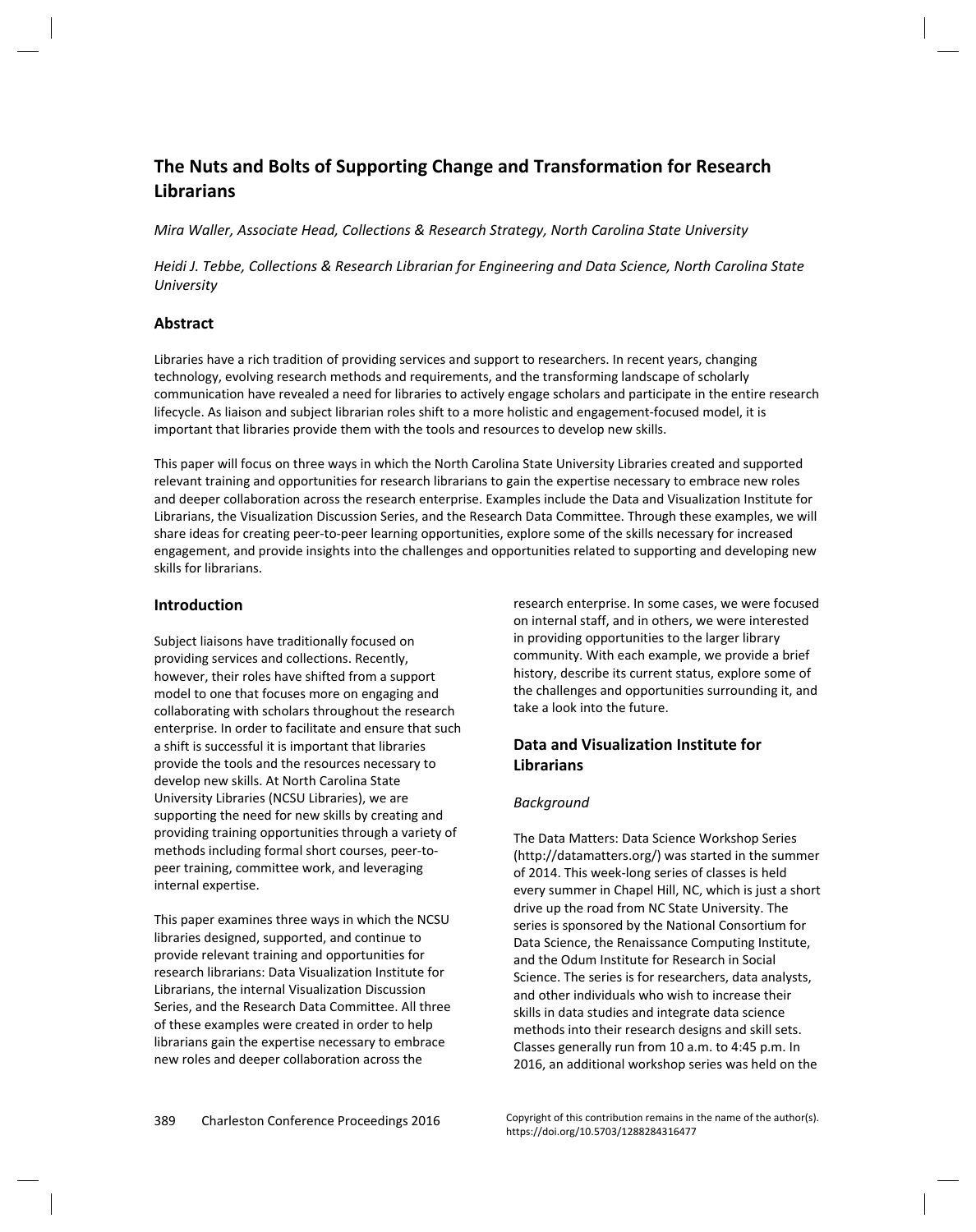NC State campus. Librarians from NCSU libraries, including both authors, have attended classes in the series every year since the Data Matters Series begun.

Inspired by the Data Matters Series, the NCSU libraries, in collaboration with the Odum Institute, offered the week-long data science short course for NC State librarians in October 2015. It was hoped that this short course would allow participants to gain hands-on exposure to some broadly applicable tools and become familiar with important concepts and practices in the areas of data analysis, visualization, and content mining in order to enhance support for and collaboration with researchers and students in these emerging areas. Like the Data Matters Series, the short course lasted one week with classes meeting from 10 a.m. to 4 p.m. every day. Managers were supportive of participants clearing schedules to allow for participation.

The short course started with an overview for those with limited or no previous experience with data analysis and included sessions about project management, data visualization, text analysis, and working with messy data. After the short course, participants were encouraged to use their new skills on their own projects and present on those projects at group meetings. These projects involved studying reference transactions using text analysis and topic modeling, searching for NC State faculty conducting open science, studying relevant APIs, and showing the international reach of NC State's College of Veterinary Medicine on a map.

This internal short course evolved into the Data and Visualization Institute for Librarians (DVIL). DVIL, a collaboration between the NCSU Libraries, the Odum Institute, and the Coalition for Networked Information, is a week-long course providing the opportunity for librarians to immerse themselves in learning about data science and visualization in collaboration with academic peers.

#### *Overview*

As with most initiatives and projects, getting DVIL off the ground and running smoothly took a dedicated group working together. In this case, that group consisted of the leadership of Honora Eskridge, Director of DVIL, and Hilary Davis, Head of

Collections and Research Services; a curriculum team comprised of librarians from several different departments; and a logistics team that included a member from our two main libraries. The first DVIL took place from May 23, 2016, to May 27, 2016. Applications were taken from February 15, 2016, to mid-March 13, 2016. Applicants were asked to provide a letter of support from their library director and respond to the following questions:

- What is your experience and/or interest in data science and data visualization as a component of your work as a librarian?
- How will participation in this program benefit your work? Please describe one or more projects or initiatives you would like to explore during the program.
- In what ways do you expect your particular skills, experience, and perspective to contribute to the group learning experience?

The week-long Institute's curriculum focused on the following topics: Data exploration and statistical analysis, data visualization, data description, sharing and reuse, data cleaning and preparation, and gathering and analyzing textual and multimedia data. Additional topics such as bibliometric analysis, version control with Git and GitHub, publisher and funder data use agreements, and open data and open science were discussed in short sessions, led by colleagues from the NCSU libraries. Participants were not required to have any computer programming or data analysis experience.

There were 85 applicants from diverse backgrounds. A common theme among applicants was the belief that they had a general sense of data science and visualization but lacked the deeper knowledge gained from more formal and hands-on training. Most applicants indicated they learned through massive open online courses, Lynda.com, webinars, and short courses. In some cases, applicants had intermediate knowledge in specific areas but needed advanced skills in order to best serve their researchers, faculty, and students. Additionally, librarians in tenure-track positions expressed a desire to apply data science and visualization techniques to their specific areas of research and scholarly output. Some institutions are creating data research or data management positions, while others are adding these responsibilities into existing positions such as subject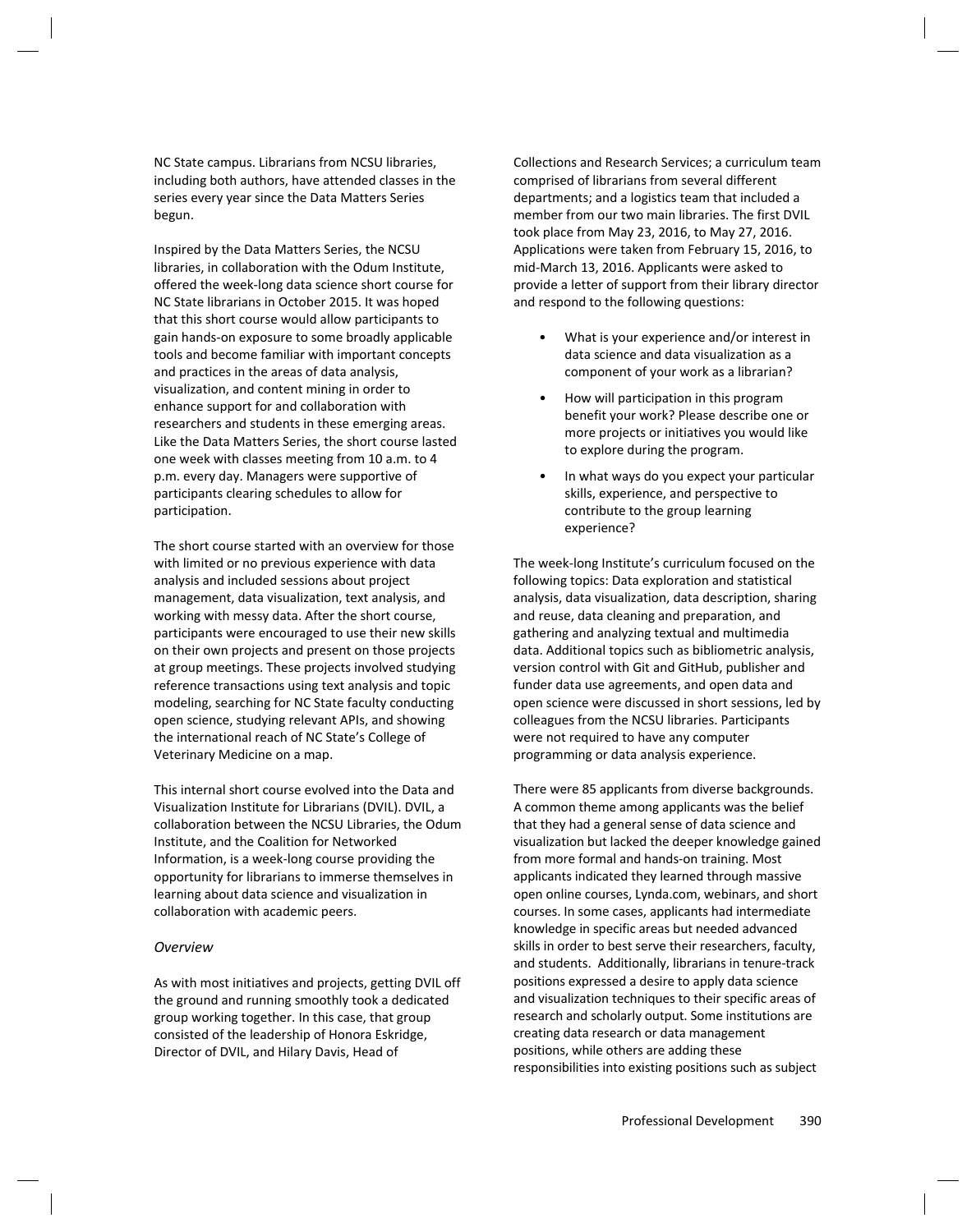liaison librarians. Upon reviewing the applicant pool and responses, it is clear that there is a need and a desire for data science and visualization training from librarians, on both a basic and an advanced level. The cohort of attendees was limited to 27, of which five were internal. Since the applicant pool was so diverse, it was no surprise that the attendees ended up being a diverse group from a variety of backgrounds within libraries (e.g., medical, information technology, science, humanities, cataloging, and assessment) and locations (Canada, California, Texas, and Australia).

#### *Challenges and Opportunities*

As an academic research library, our mission and goals tend to revolve around our institution, our patrons, and our community. We are not typically in the business of running week-long institutes, which pull resources from other areas and require support. As a result, one challenge we faced was sustainability. Another challenge we encountered related to sustainability is resource creep. Originally, we projected eight people would be needed to run DVIL. It actually took 23 people, in large part due to computing issues and needs. This leads to another challenge we faced: logistics. Even with a logistics team, it was difficult to manage all the different needs and requirements, including software, hardware, travel, and catering. The diverse needs and skills of the attendees also presented some issues. For example, some attendees had intermediate skills and wanted a deep dive into a few specific areas, while others needed more of an introduction and overview. A few attendees were in management and building teams with data science and visualization skills rather than directly responsible for using the skills themselves.

Although we faced some tough challenges, DVIL also offered us a number of opportunities. By building upon successive iterations of DVIL, we will be able to build a community of practice among the cohorts of the Institute. We would also build a network of experts at the NCSU libraries to serve as internal resources and future instructors. Furthermore, through DVIL we would be giving back to the library community by building up the role of librarians to include these other areas of expertise. Although the differing needs of the first Institute's attendees were a challenge, they could also be turned into separate tracks for future DVIL sessions. During this first

iteration of DVIL, we learned through our applicants and attendees that despite their diversity, they had one thing in common: An increasing demand on their campuses for data support and growing expectations from their research and teaching communities for data services. With this increase in demand and expectations from academic and research communities comes an increased need for training options around data science for librarians, which is an opportunity for us to expand DVIL and create additional avenues for training.

#### *Future*

As we look to the future of DVIL, our first step is to incorporate the feedback we received from attendees of the first institute for more visualization, more hands-on training, and more networking opportunities. As part of this process, we also modified the name of the institute to better reflect its focus. DVIL is now the Data Science and Visualization Institute for Librarians or DSVIL (<https://www.lib.ncsu.edu/datavizinstitute/about>). We will also continue working on ways to improve logistics and to maximize the efforts of the DSVIL working group. Since providing different tracks was identified as a potential opportunity to expand DSVIL, we will explore ways to provide different flavors of the institute tailored to different groups. At the time of writing, planning for DSVIL 2017 is almost complete, and applications for the Spring 2017 Institute will be accepted from December 12, 2016, to January 27, 2017.

# **Visualization Discussion Series**

# *Background*

The NCSU Libraries has several ultra high-definition video walls and high-tech visualization spaces. The ad hoc Visualization Services team, created in October 2014, was tasked with shaping and articulating the libraries' role in addressing campuswide needs for visualization spaces, tools, and support. The original team was cross-departmental and included three members from the Digital Library Initiatives department (including one of the authors); one member each from the Research Engagement, Learning Spaces and Services, and Collections and Research Strategy departments; and one member from the Natural Resources Library.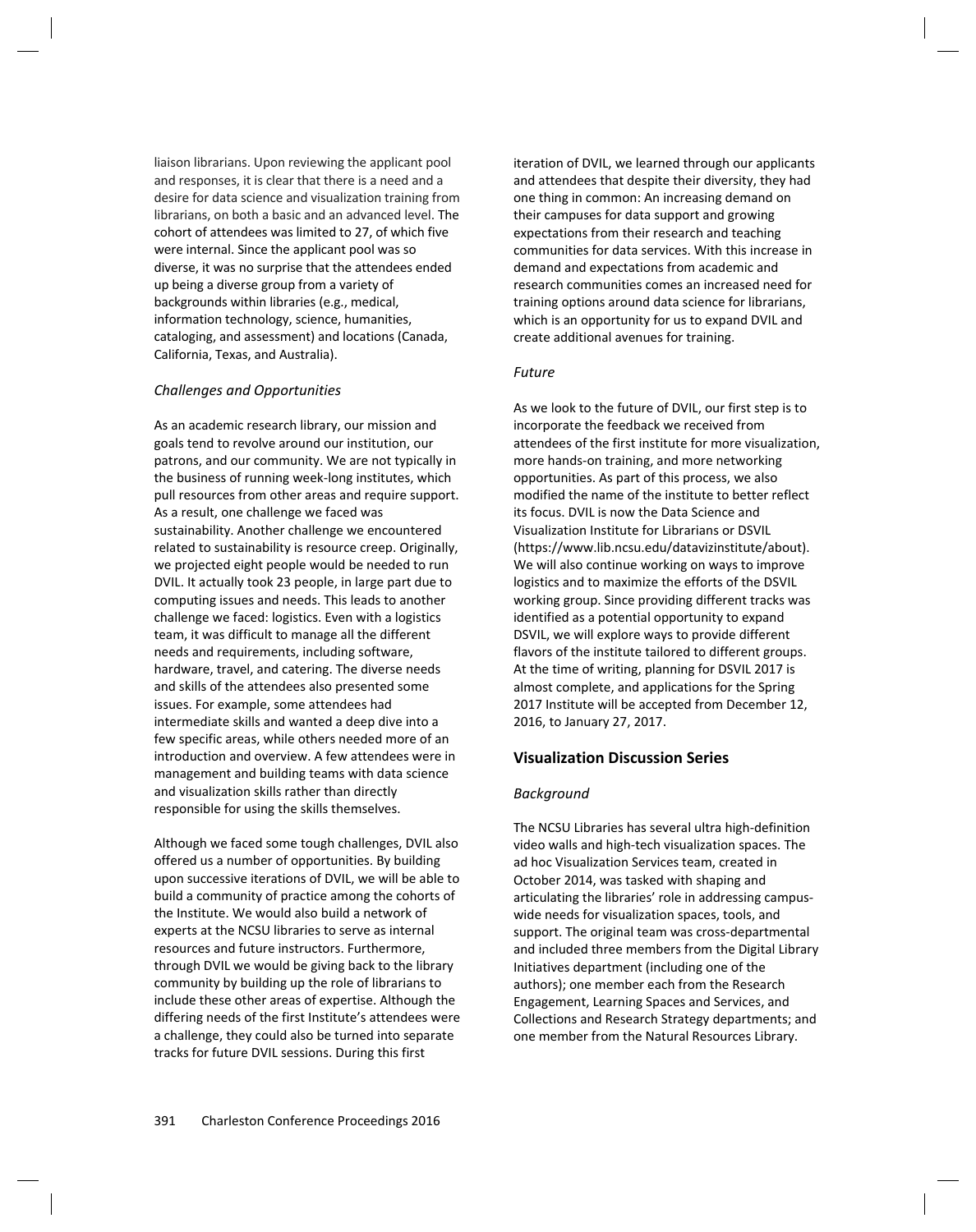The team is charged with supporting the Coffee and Viz seminar series ([https://www.lib.ncsu.edu/](https://www.lib.ncsu.edu/events/series/coffee-and-viz)  [events/series/coffee-and-viz](https://www.lib.ncsu.edu/events/series/coffee-and-viz)). The Coffee and Viz series is a monthly event that takes place in one of the libraries' high-tech spaces. NC State faculty come to present on how they use visualization in their research and teaching. Coffee and bagels are served beforehand, and it has become a popular venue for folks from across campus to come together to talk, learn, and connect. The idea of "Coffee & Viz for an internal audience" was first proposed in November 2014. This was the start of the internal Visualization Discussion Series.

#### *Overview*

The internal Visualization Discussion Series was an ongoing series of informal discussions led by library staff members on visualization topics and problems of interest. Initially, the discussions were held on Wednesdays from 11:00 a.m. to 12:00 p.m., roughly once per month with the location alternating between our two main libraries. Initial objectives for the series included sharing tools and techniques for visualization, giving examples of how visualization can be applied, getting feedback on visualizationrelated projects and initiatives, and fostering discussion of perceived campus visualization needs and how services could be improved.

Sessions were held that covered broad topics such as choosing the correct visualization and identifying misleading or inaccurate visualizations, a debriefing of a one-day course taught by Edward Tufte that was attended by several people from the libraries, and visualization-related conferences attended by people from the libraries. Several tools were discussed in their own sessions, including D3.js, GIS, GitHub, OpenRefine, Plotly, SAS, and Tableau Public. We also discussed trends such as generative art and virtual reality.

The discussion sessions were led by volunteers who came from departments across the libraries and from multiple levels, everyone from NCSU Libraries fellows to department heads. One speaker joined us from nearby Duke University.

#### *Challenges and Opportunities*

Logistics is always a problem, particularly with librarians with packed schedules who are physically spread across two main libraries and three branch libraries. Asking volunteers to lead sessions meant that a few people on the team ended up leading sessions more than once. Coming up with potential topics that someone in the library could speak about without undertaking a large amount of preparation became more difficult with time.

However, the series allowed for many opportunities. Attendees and leaders had the opportunity to learn new things. The discussion nature of the series allowed for idea generation and offered a place to share tools and techniques. It provided a forum for people to get public speaking experience in front of a friendly audience. It helped to foster discussion and encourage feedback. The series also contributed to collection development. As part of the *The Good, the Bad, and the Tufte* session, participants offered recommendations for visualization books; these recommendations were then used for an ongoing project to improve our data science collection.

#### *Future*

In the spring of 2016, the scope of the discussion series was expanded to include nonvisualization topics, such as digital media, making, and data science. The new series, Share with a Peer (SWAP), will maintain the emphasis on informal discussion and peer-to-peer staff development.

SWAP topics in 2016 included a staff hackathon, a discussion about the *A/V Geeks at the Hunt Library* series, orientations to the D. H. Hill Visualization Studio, the Teaching and Visualization Lab, and the Digital Media Lab, and a data repositories tour led by the research data committee.

#### **Research Data Committee**

#### *Background*

From July 2011 through January 2012, the NCSU Libraries took part in the ARL E-Science Institute [\(https://www.diglib.org/community/groups/arldlf-e](https://www.diglib.org/community/groups/arldlf-e-science-institute/)[science-institute/\)](https://www.diglib.org/community/groups/arldlf-e-science-institute/) to help frame a strategic agenda for supporting research data management and its broader e-science needs at NC State. The group conducted an environmental scan, interviewed key researchers and administrators, and participated in a capstone meeting with peer institutions. During this process, we learned the following: Researchers